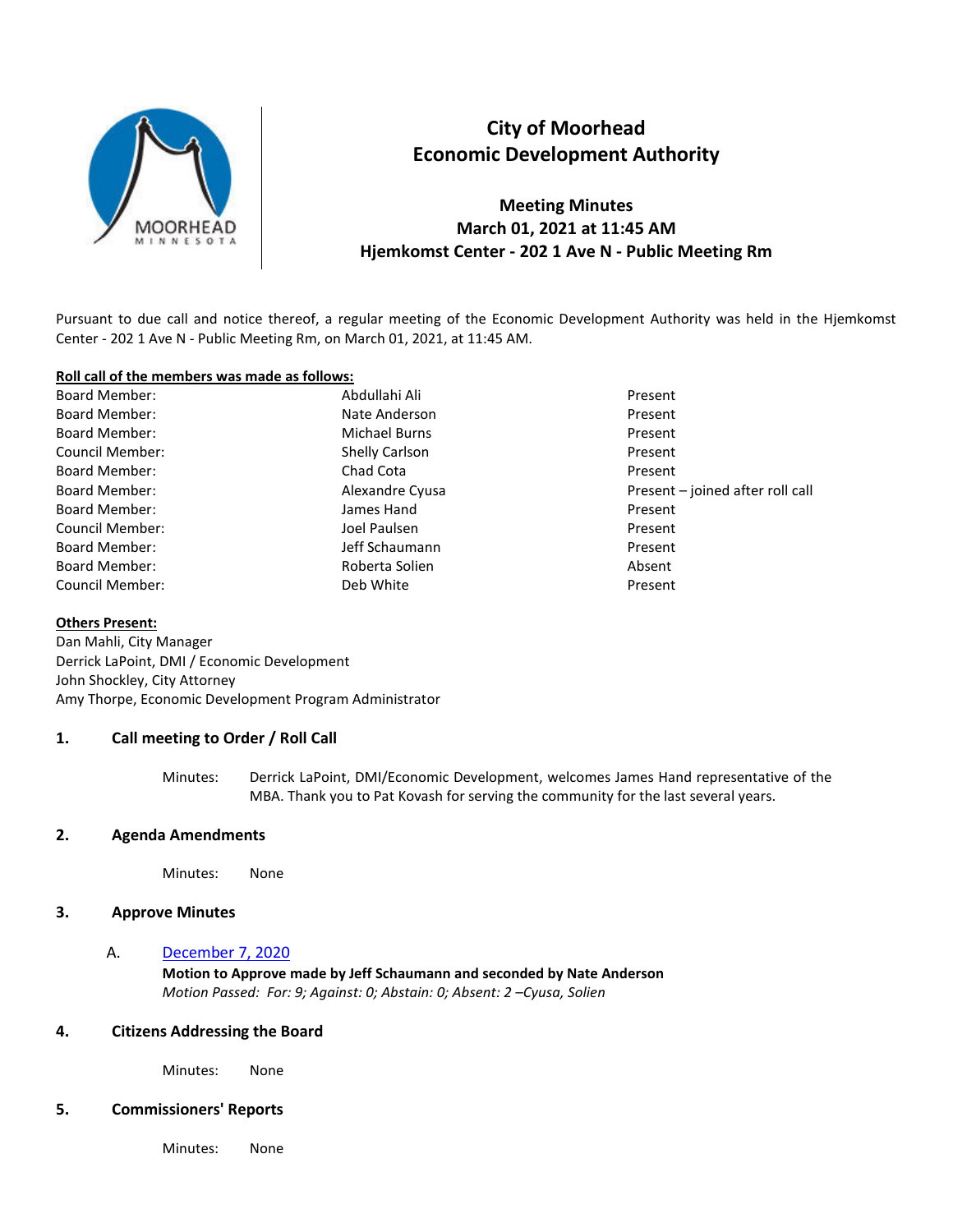#### **6. Moorhead Business Association Update - Sheri Larson, Executive Director**

Minutes: Sheri Larson, MBA, reported on what the MBA is and does, student entrepreneurship membership for college students, Moorhead Alliance of Non-Profits, Support Moorhead Restaurants and Bars, Support Moorhead Businesses, Let's Talk Business Meetings, Frostival, Annual Party Golf Tournament, July 4th Celebration, and Bridge Bash.

## **7. Resolution to Approve Master Development Agreement by and between Moorhead EDA and Emery Apartments LLC**

Minutes: Derrick LaPoint, DMI/Economic Development, stated that on October 5, 2020, the EDA reviewed and approved a "Redevelopment Plan for the  $8<sup>th</sup>$  Street Redevelopment Housing Project and Tax Increment Financing Plan (Housing) District No. 29 which the City Council approved on October 26, 2020. The Master Development Agreement between the EDA and Emery Apartments LLC outlines the details for TIF assistance to offset a portion of the additional costs associated with constructing the project to provide affordable housing units for the community. Details of the business terms may be found in packet materials.

> Emery Apartments LLC project lead, Brian Bachmann, Enclave Development Fargo, was available to answer questions.

Commissioners had a detailed discussion.

#### **Motion to Approve made by Shelly Carlson and seconded by Nate Anderson**

Recommend to City Council approval of the Master Development Agreement between Emery Apartments LLC and the Moorhead Economic Development Authority for the 8<sup>th</sup> Street Redevelopment Housing Project.

*Motion Passed: For: 10; Against: 0; Abstain: 0; Absent: 1 – Solien* 

#### **8. 2020 Annual Development Report**

Minutes: Derrick LaPoint, DMI/Economic Development, highlighted economic development related activities found in the 2020 Annual Development Report including new Renaissance Zone projects, businesses that participated in the Store Front Rehab Program, completion of the Downtown Master Plan, as well as new commercial and industrial projects.

Commissioners had a detailed discussion.

#### **9. Economic Development Report**

Minutes: Derrick LaPoint, DMI/Economic Development, reported on final numbers for the Clay County Business Assistance Grant, real estate services provided by Property Resource Group, and meeting with the new FMWF Chamber of Commerce president, Shannon Full.

## **10. Information / Update**

- A. City of Moorhead Comprehensive Plan: Onward Moorhead! [http://cityofmoorhead.com/departments/community-development/planning-zoning/long](http://cityofmoorhead.com/departments/community-development/planning-zoning/long-range-planning/onward-moorhead-comprehensive-plan)[range-planning/onward-moorhead-comprehensive-plan](http://cityofmoorhead.com/departments/community-development/planning-zoning/long-range-planning/onward-moorhead-comprehensive-plan)
- B. Building & Permit Valuation Report Sign up for "Building and Housing" e-Notifications at: <https://cityofmoorhead.com/about-the-city/news/sign-up-for-e-notification>
- **11. Adjourn**